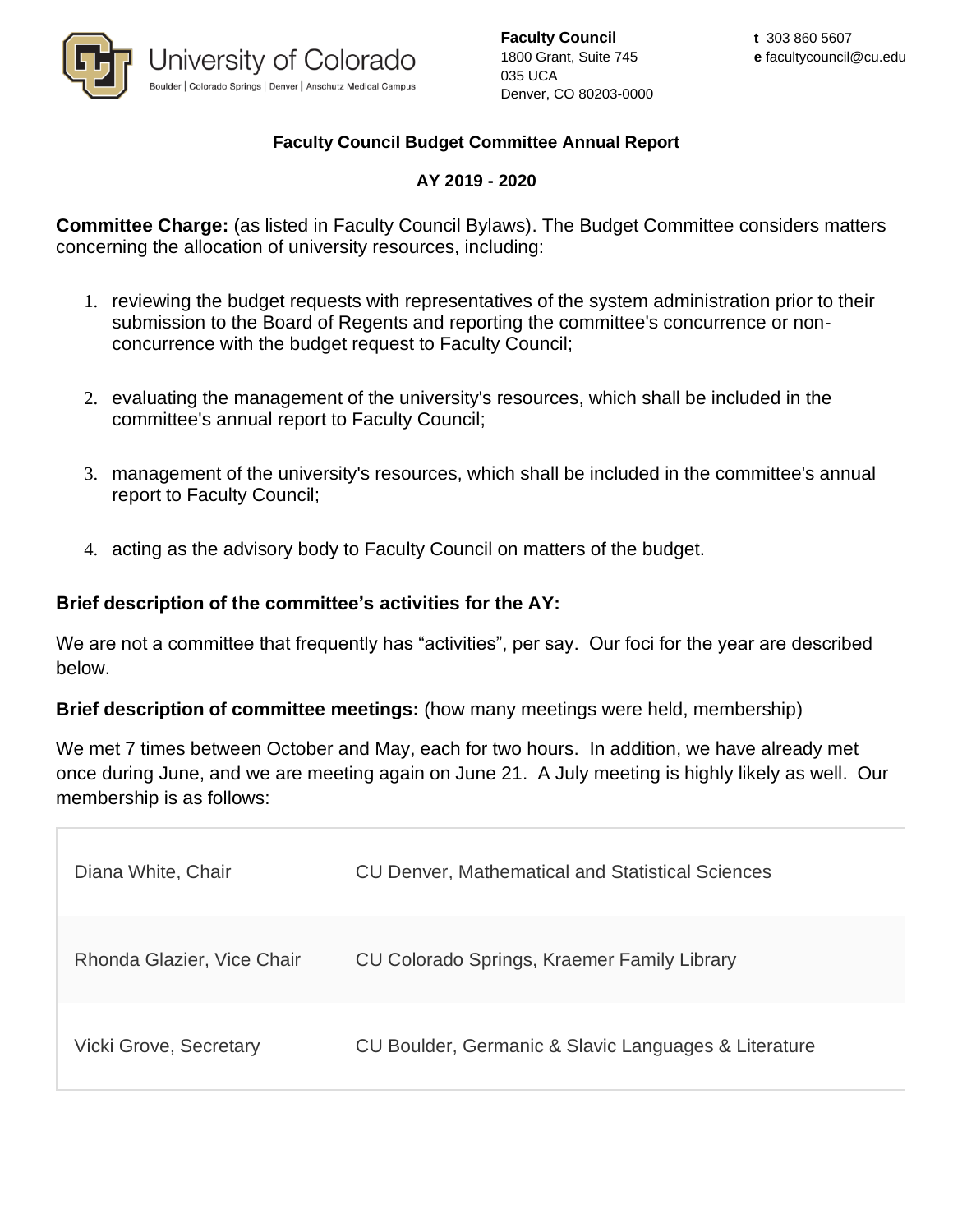

**Faculty Council** 1800 Grant, Suite 745 035 UCA Denver, CO 80203-0000

| David Port             | <b>CU Anschutz, Medicine</b>                             |
|------------------------|----------------------------------------------------------|
| Laura Argys            | <b>CU Denver, Economics</b>                              |
| <b>Carol Dee</b>       | <b>CU Denver, Business</b>                               |
| <b>David Paradis</b>   | <b>CU Boulder, History</b>                               |
| <b>Michael Stutzer</b> | <b>CU Boulder, Business</b>                              |
| Monique French         | <b>CU Colorado Springs, Business</b>                     |
| <b>Chad Marturano</b>  | CU System, Assistant Vice President, Budget and Finance* |

Note that we are down to one member from CU Anschutz, and that member frequently has conflicts that preclude part or all of his attendance.

**Discussion of major activities/initiatives of the committee:** (note – discussions can be found in the minutes on the committee's website. Minutes are intended to reflect discussions, identify action items and document completion of tasks).

We had 4 main foci for the year:

- 1. Stay abreast of state- and system-level budget happenings.
- 2. Increase committee members' knowledge of budgeting processes as pertain to the CU System.
- 3. Learning about Divestment.
- 4. Beginning to work with Dr. Allen on DEI.

We made progress on all four of these, and all four will continue next year. Our efforts toward (3) and (4) were upended by COVID, as our foci in the spring shifted almost entirely to (1).